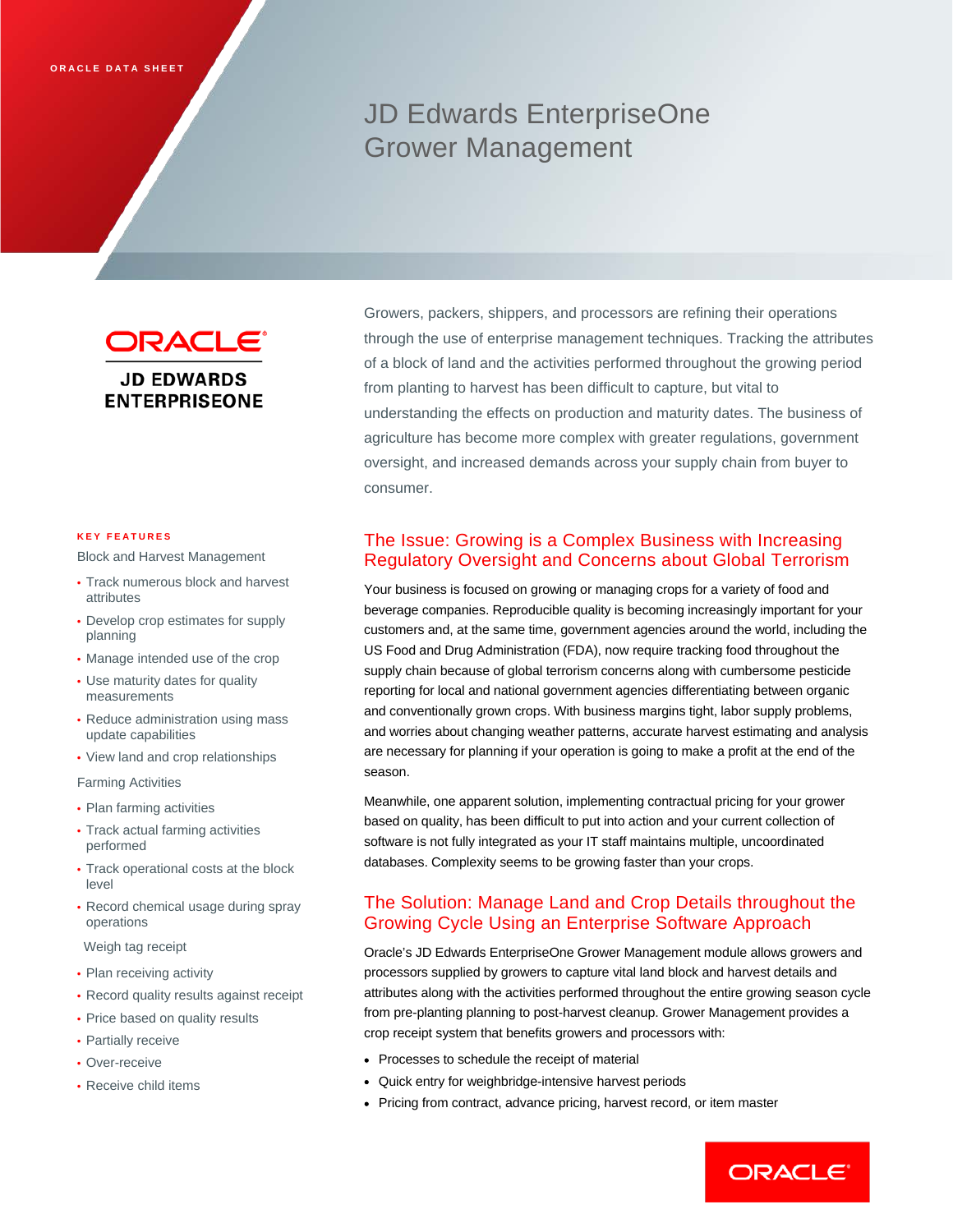• Track country of origin for crops

I

- Access to UX One role-based pages for Crop Production Manager and Field Operations Manager
- A method to receive different crops based on harvest characteristics
- Direct creation of purchase orders in the system so the material can be placed directly into inventory
- Optional allowances for over-receipt
- Quality assurance data linking results to each crop receipt
- Receivership of crops in primary or secondary units of measurement
- Weigh tag reports in real time against integrated data from one database

Your farming operation can use Grower Management to manage lot information for:

- Land block information
- Harvest details
- Farm activity tracking from pre-planting planning to post-harvest close-out activities such as pruning, spraying, withholding dates, and reporting
- Crop estimate tracking throughout the growing season
- Maturity date monitoring and recording for each crop
- Historical records of all crops grown on the land

With Grower Management, you reduce your information technology and reporting problems with integrated enterprise applications so that you can focus on growing crops as business rules, environmental conditions, and relationships become increasingly complex.

### When SKUs and Case Counts Matter for your Fresh Produce

A classic grower management problem involves matching multiple SKUs for the same crop with different end-of-harvest characteristics. Fresh produce, such as broccoli or cauliflower, is usually sold with different SKUs depending on the head count per case. For example, a grower may package broccoli in cases of 14 and 21 heads at the time of harvest while working in the field. Field packaging fresh produce such as broccoli:

- Improves labor efficiency through combined activities
- Reduces operational costs by performing harvest, packing, and inventory activities together
- Permits grocery store delivery to be convenient and timely
- Generates an accurate count of the different SKUs being generated in the field from the harvest to generate accurate inventories

Grower Management supports all aspects of this parent-child relationship between the parent crop ("broccoli") and each of the parent's children ("14 heads per case", "21 heads per case", and so on) and their associated SKUs.

## Feature/Function Highlights

**Manage land, crop, and harvest attributes:** Increase productivity by quickly accessing data from a central database regarding each block of land with respect to crop and harvest identification through the Harvest Workbench in the module:

- Record information including the address of the each block, key contacts with phone numbers, and significant dates requiring action.
- Record all pre-planting through post-harvest farming activities, including cultivating, planting, fertilizing, spraying, pruning, and irrigation.
- Maintain a historical record of each harvest.
- Track operational costs for each harvest.
- Create test plots.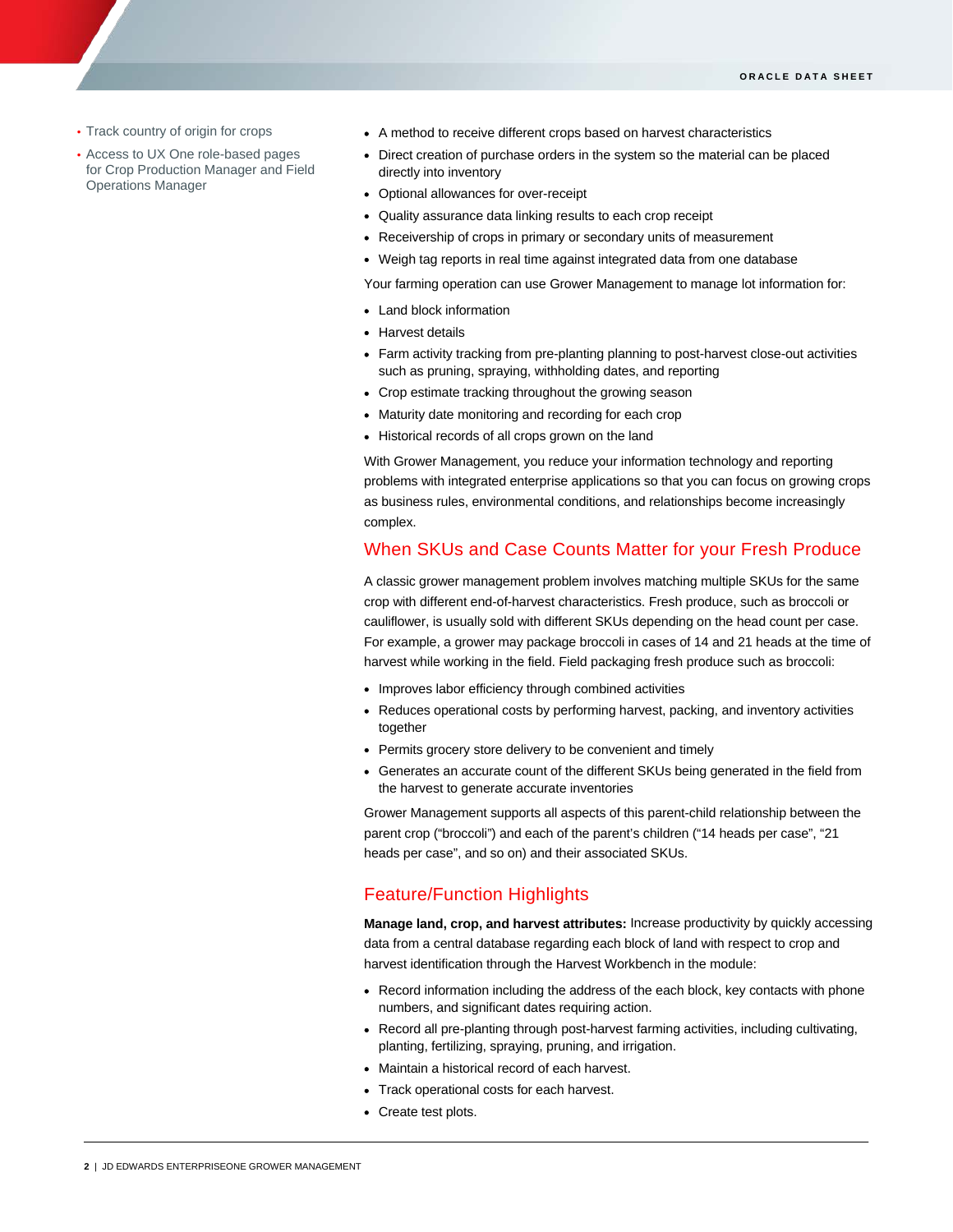- Maintain harvest estimates.
- Manage crops for intended use.
- Collect quality measurements during the growing cycle with quality assurance reporting by date.
- Create harvest lot information regarding the crop.
- Report pesticide usage along with organic and non-organic (conventional) parameters.
- Drive uniformity of successful practices throughout all blocks based on harvests.
- Understand supply by tracking the harvest estimates associated with each block of land.

Early detection of undersupply can be offset with spot buys that are fully negotiated through the harvest freeze.

**Detailed, integrated cost management:** Roll up each activity cost into the total operational cost of the crop. Use this information to benchmark activities and attributes that improve crop production in a cost-effective manner.

- Manage and monitor schedules across all land activities.
- User-defined dates—Monitor all of your user-defined dates.
- Scheduling—Improve efficiency by quickly scheduling farming activities and the appropriate farm staff and equipment.
- Maturity date—Track the maturity date for each block, so harvesting activities can be scheduled in advance.

**Crop receiving:** Efficiently receive crops into internal processing facilities from internal or external farms and capture weight and quality results. The lot information from the harvest is modeled after the FDA's Section 306 of the Federal Bioterrorism Act. The feature lets you:

- Receive crops via a weigh tag.
- Create a purchase order and an associated receipt.
- Partially receive weight tags to get inventory updated in a timely manner.
- Map quality tests to each crop receipt.
- Apply complex pricing based on received quality results.
- Track country of origin by crop item.

**Harvest operations:** Improve margins by increasing control on activities concerning quantity or area to harvest, cut instructions, date and time to harvest, equipment usage, and delivery instructions.

**Integrated with JD Edwards EnterpriseOne Grower Pricing and Payments:**

Integrate crop contracts entered in Grower Pricing and Payments to secure accurate crop pricing, adjustments, and payments to growers.

**Access UX One role-based pages:** Crop Production Manager and Field Operations Manager can access UX One role-based pages to easily access, review, and act upon important information to analyze and estimate harvest accurately, thereby enabling a crop receipt system that benefits growers and processors.

## Solution Integration

This module is designed to be integrated with the following JD Edwards EnterpriseOne products and families across your operations using common tools and a Pure Internet Architecture:

• JD Edwards EnterpriseOne Food and Beverage Producers

I